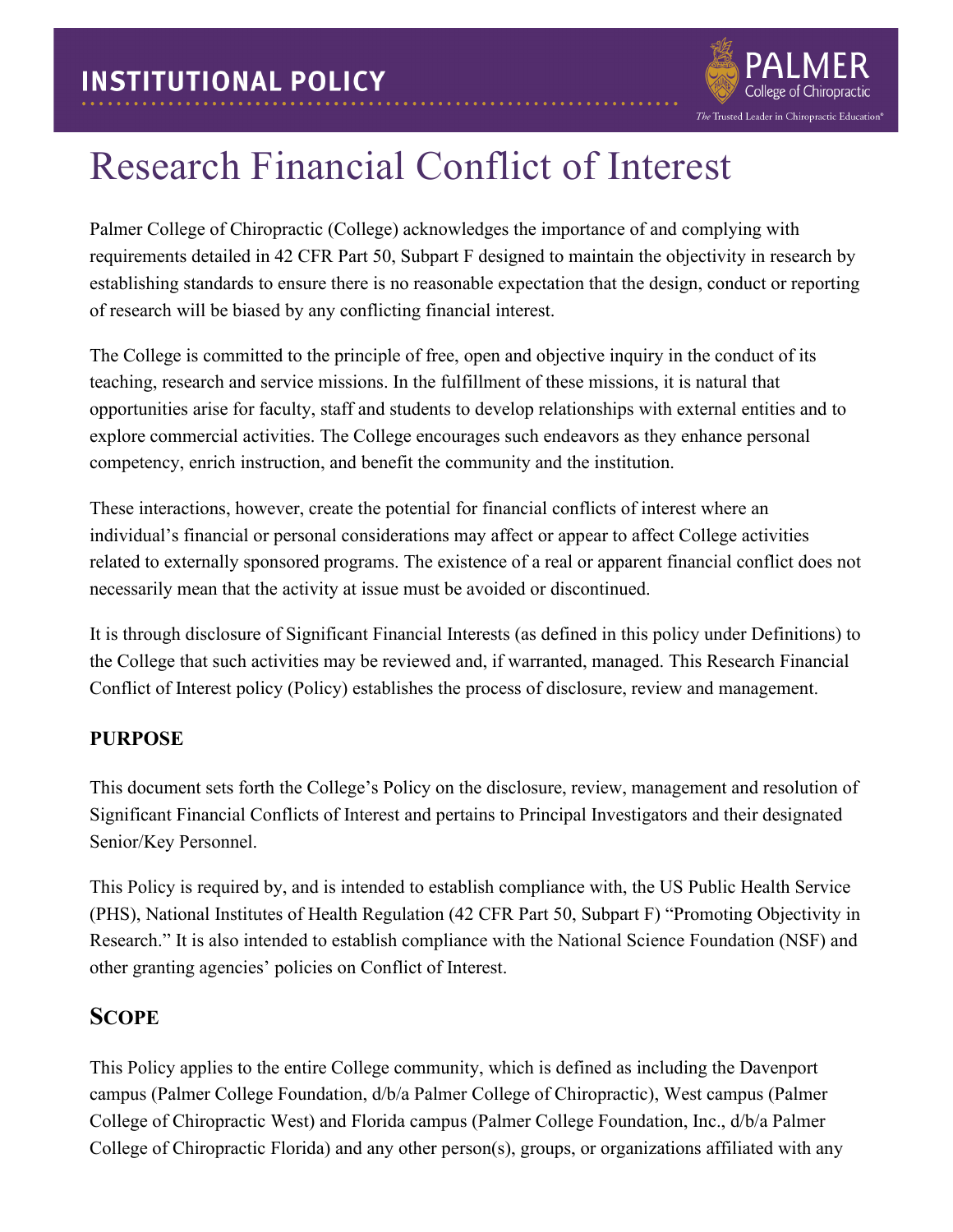Palmer campus who are involved with externally sponsored programs and meet the definition of "Investigator" or "Senior/Key Personnel" as defined below in this Policy under "Definitions".

#### **DEFINITIONS**

For the purposes of this Policy, the following terms shall have the meanings specified below:

- > The term **"College"** refers to the employer doing business as Palmer College of Chiropractic, Palmer College of Chiropractic Florida and Palmer College of Chiropractic West.
- > The term **"conflict of interest"** (COI) refers to any circumstance in which the employee's judgment (or any other individual as defined in the Scope of this Policy) in exercising any College duty or responsibility is, or may appear to be, affected by the employee or relative's personal, professional, financial or other interest.
- > The term **"financial interest"** refers to anything of monetary value, whether or not the value is readily ascertainable.
- > The term **"Financial Conflict of Interest"** (FCOI) refers to a Significant Financial Interest (SFI) that could directly and significantly affect the design, conduct, or reporting of research.
- > The term **"Investigator"** refers to the Project Director or Principal Investigator, and any other person, regardless of title or position, who is responsible for the design, conduct or reporting of funded or proposed research, which may include, but is not limited to, students, sub-awardees, contractors, consortium participants, collaborators or consultants.
- > The term **"Institutional Official"** refers to the individual in charge of this Policy and associated processes is the Associate Vice Chancellor for Academics.
- > The term **"investigator's institutional responsibilities"** refers to an investigator's professional responsibilities on behalf of and as defined by the College, including but not limited to, activities such as research, research consultation, teaching, professional practice, institutional committee memberships and service on panels such as institutional review boards or data and safety monitoring boards.
- > The term **"management plans"** refers to any actions taken by the institution to address any FCOI, which can include reducing or eliminating the FCOI, to ensure, to the extent possible, that the design, conduct and reporting of research will be free from bias.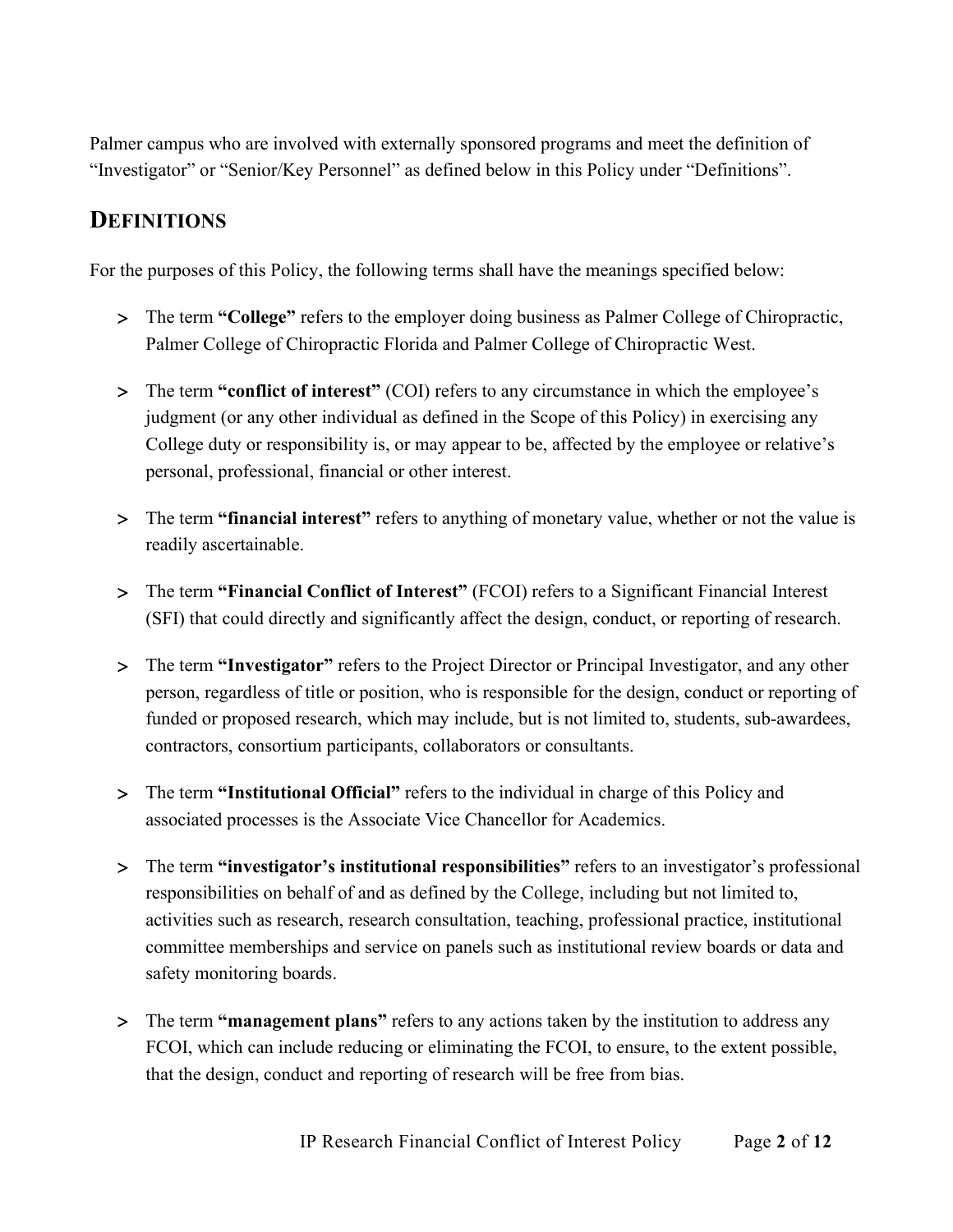- > The term **"Senior/Key Personnel"** refers to the program director/principal investigator (PD/PI) and other individuals who contribute to the scientific development or execution of a project in a substantive, measurable way, whether or not they request salaries or compensation. Key personnel are listed on grant application, progress report, or any other report of a proposed or funded research project.
- > The term **"Significant Financial Interest"** (SFI) refers to anything of monetary value, including, but not limited to, salary or other payments for services (e.g., consulting fees or honoraria); equity interests (e.g., stocks, stock options, or other ownership interests); and intellectual property rights (patents, copyrights, and royalties from such rights) held by an investigator or the investigator's immediate family, individually or in aggregate, when such interest involves:
	- **1.** A financial interest consisting of one or more of the following interests of the Investigator (and those of the Investigator's spouse and dependent children) that reasonably appears to be related to the Investigator's institutional responsibilities:
		- **a)** With regard to any publicly traded entity, a Significant Financial Interest exists if the value of any remuneration received from the entity in the twelve months preceding the disclosure and the value of any equity interest in the entity as of the date of disclosure, when aggregated, exceeds \$5,000. For purposes of this definition, remuneration includes salary and any payment for services not otherwise identified as salary (e.g. consulting fees, honoraria, paid authorship); equity interest includes any stock, stock option or other ownership interest as determined through reference to public prices or other reasonable measures of a fair market value;
		- **b)** With regard to any non-publicly traded entity, a Significant Financial Interest exists if the value of any remuneration received from the entity in the twelve months preceding the disclosure, when aggregated, exceeds \$5,000, or when the Investigator (or the Investigator's spouse or dependent children) holds any equity interest (e.g. stock, stock option, or other ownership interest); or intellectual property rights and interests (e.g. patents, copyrights), upon receipt of income related to such rights and interests.
	- **2.** Investigators also must disclose the occurrence of any reimbursed or sponsored travel (i.e., that which is paid on behalf of the Investigator and not reimbursed to the Investigator so that the exact monetary value may not be readily available), related to their institutional responsibilities; provided, however, that this disclosure requirement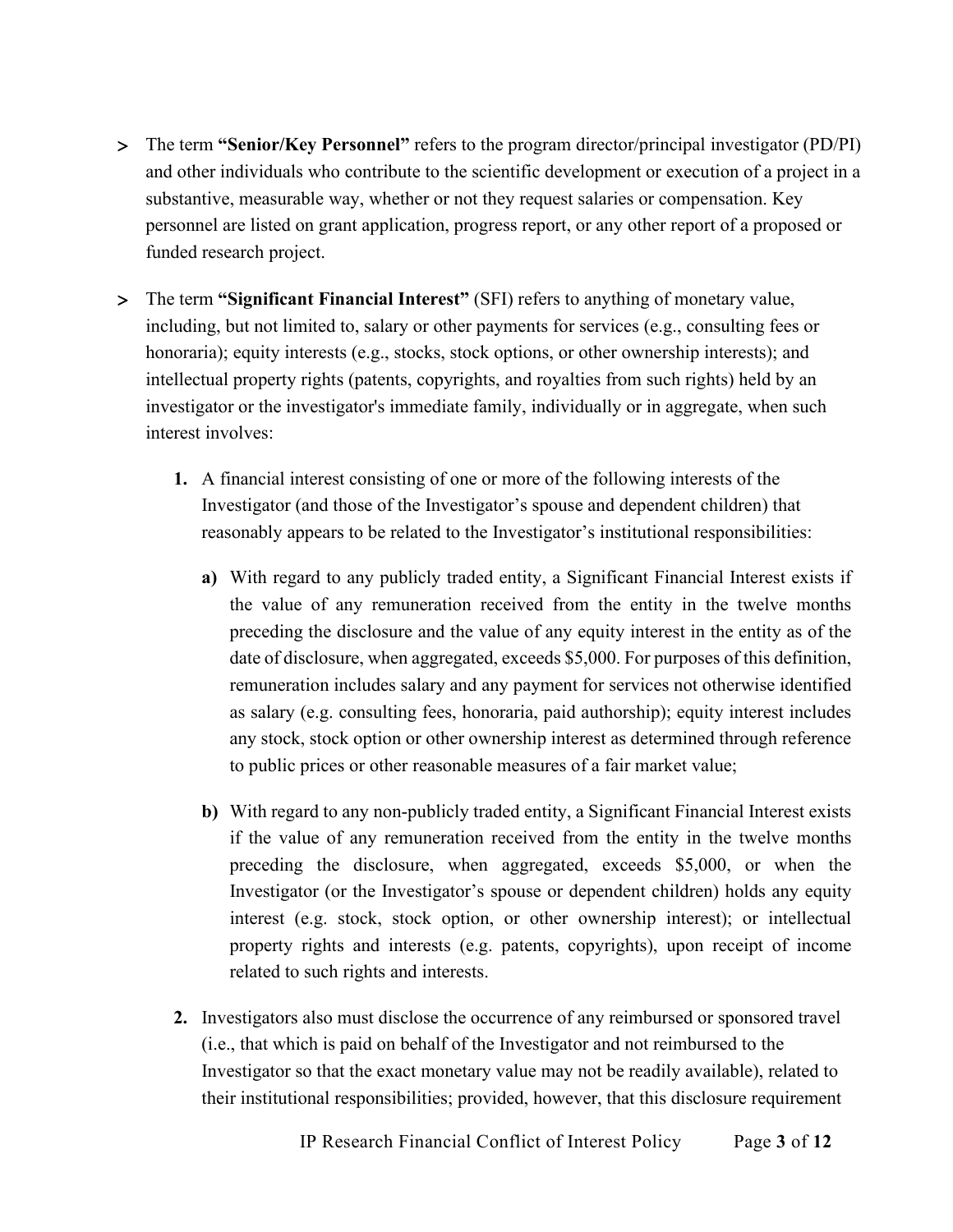does not apply to travel that is reimbursed or sponsored by a federal, state or local government agency, an institution of higher education, an academic teaching hospital, a medical center or a research institute that is affiliated with an institution of higher education. Disclosure information must include the purpose of the trip, the identity of the sponsor/organizer, the destination and the duration. The Institutional Official will determine if further information is needed, including a determination or disclosure of monetary value, in order to determine whether the travel constitutes any conflict with the research.

- **3.** Significant Financial Interest does not include the following types of financial interest: salary, royalties, or other remuneration paid by the institution to the Investigator if the Investigator is currently employed or otherwise appointed by the institution, including intellectual property rights assigned to the institution and agreements to share in royalties related to such rights; any ownership interest in the institution held by the Investigator, if the institution is a commercial or for profit organization; income from investment vehicles, such as mutual funds and retirement accounts, as long as the Investigator does not directly control the investment decisions made in these vehicles; income from seminars, lectures or teaching engagements sponsored by a federal, state or local government agency, an institution of higher education, an academic teaching hospital, a medical center, or a research institute that is affiliated with an institution of higher education or income from service on advisory committees or review panels for a federal, state, or local government agency, an institution of higher education, an academic teaching hospital, a medical center, or a research institute that is affiliated with an institution of higher education.
- > **The term "New Significant Financial Interest"** (SFI) refers to a different type or nature of SFI (e.g., royalty payment versus consulting fees) than what had previously been disclosed from the same source that meets or exceeds the threshold. In addition, a "new" SFI is also considered to be the same type or nature of SFI (e.g., royalty payment) from a different source (e.g., company A versus company B).

#### **ADMINISTRATIVE RULES**

#### **Required and Annual Disclosure to Palmer College of Chiropractic**

Principal Investigators must complete a PI Financial Conflict Of Interest (FCOI) Disclosure Form prior to the submission of a grant application. They must list all other Investigators and Senior/Key Personnel on their project and ensure that required disclosures have been submitted

IP Research Financial Conflict of Interest Policy Page **4** of **12**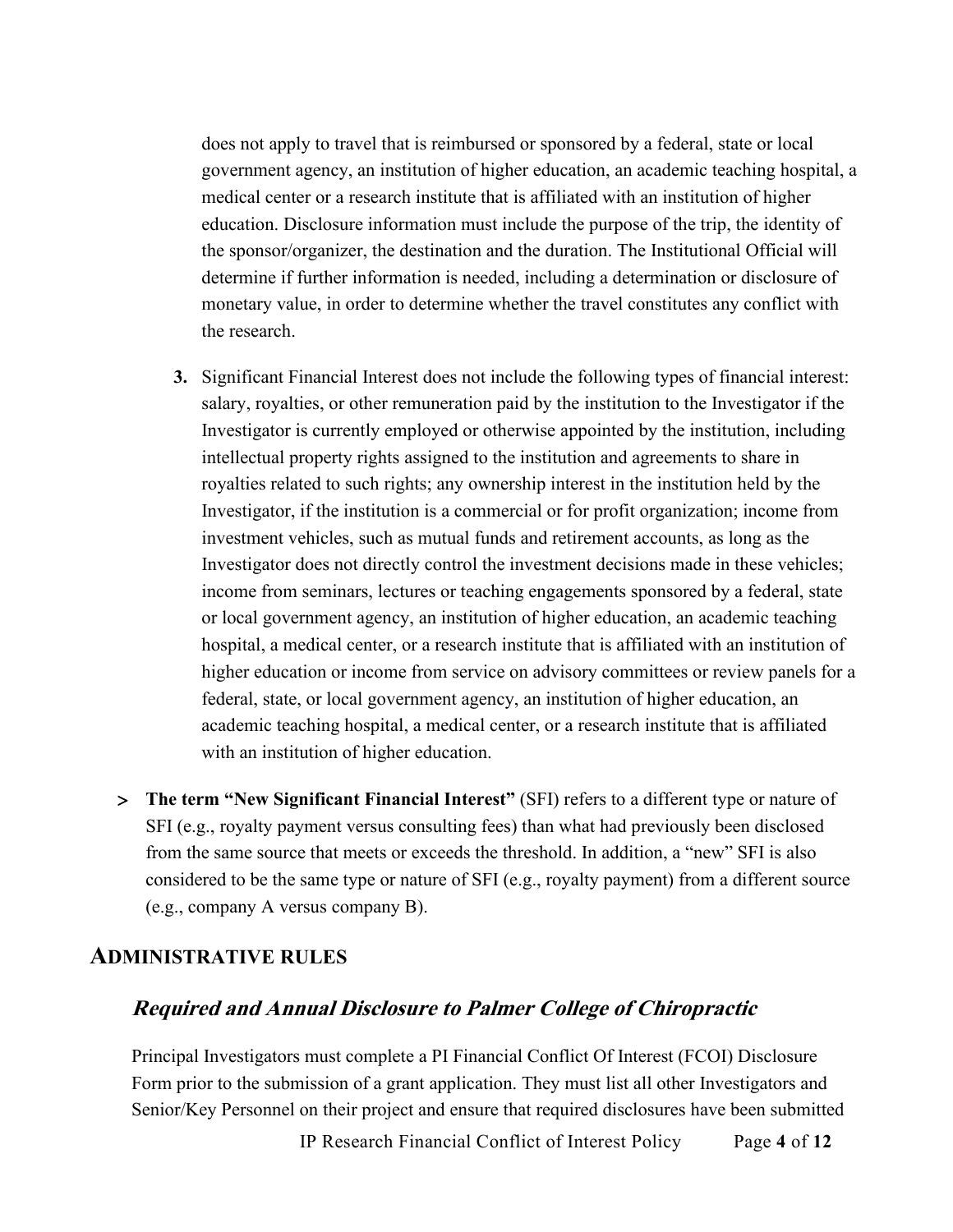to the College from all listed persons. The PI is responsible for reporting any SFI to the Financial Conflict of Interest Officer no later than 30 days of discovering or acquiring a new SFI.

Investigators will submit an Investigator FCOI Disclosure Form to the Financial Conflict of Interest Officer (FCOI Officer) annually. Notifications to the college community of this annual requirement will be coordinated by the Palmer Center for Research.

Each Investigator who is planning to participate in the PHS-funded research will submit to the designated official(s) a listing of their known Significant Financial Interests (and those of their spouse and dependent children) by the time an application is submitted to PHS.

#### **Required Submission of Revised Forms to Palmer College of Chiropractic**

If there is a material change (an acquisition of a Significant Financial Interest) to the information provided on the FCOI Annual Disclosure Form and/or the FCOI Addendum Form, a new form must be submitted to the Vice Chancellor for Academics within 30 days of that change.

#### **Outside Employment Forms**

Investigators and Senior/Key Personnel who are required by this Policy to complete the Financial Conflict of Interest Detail Disclosure form will also be required to submit a copy of their Outside Employment Form.

#### **Review and Management Process**

- **1.** The Vice Chancellor for Academics (or designee) shall appoint a Financial Conflict of Interest Officer (FCOI Officer) who will appoint an ad hoc Financial Conflict of Interest Committee (FCOI Committee) as necessary.
- **2.** The FCOI Officer will review disclosures of financial interests and determine if disclosure alone is adequate or if FCOI Committee review is required.
- **3.** If the FCOI Officer determines that no conflict exists or that disclosure only is required, he or she will notify the individual who filed the disclosure and the Vice Chancellor for Academics.
- **4.** Disclosures of financial interests that require the development of a management plan will be forwarded to the FCOI Officer.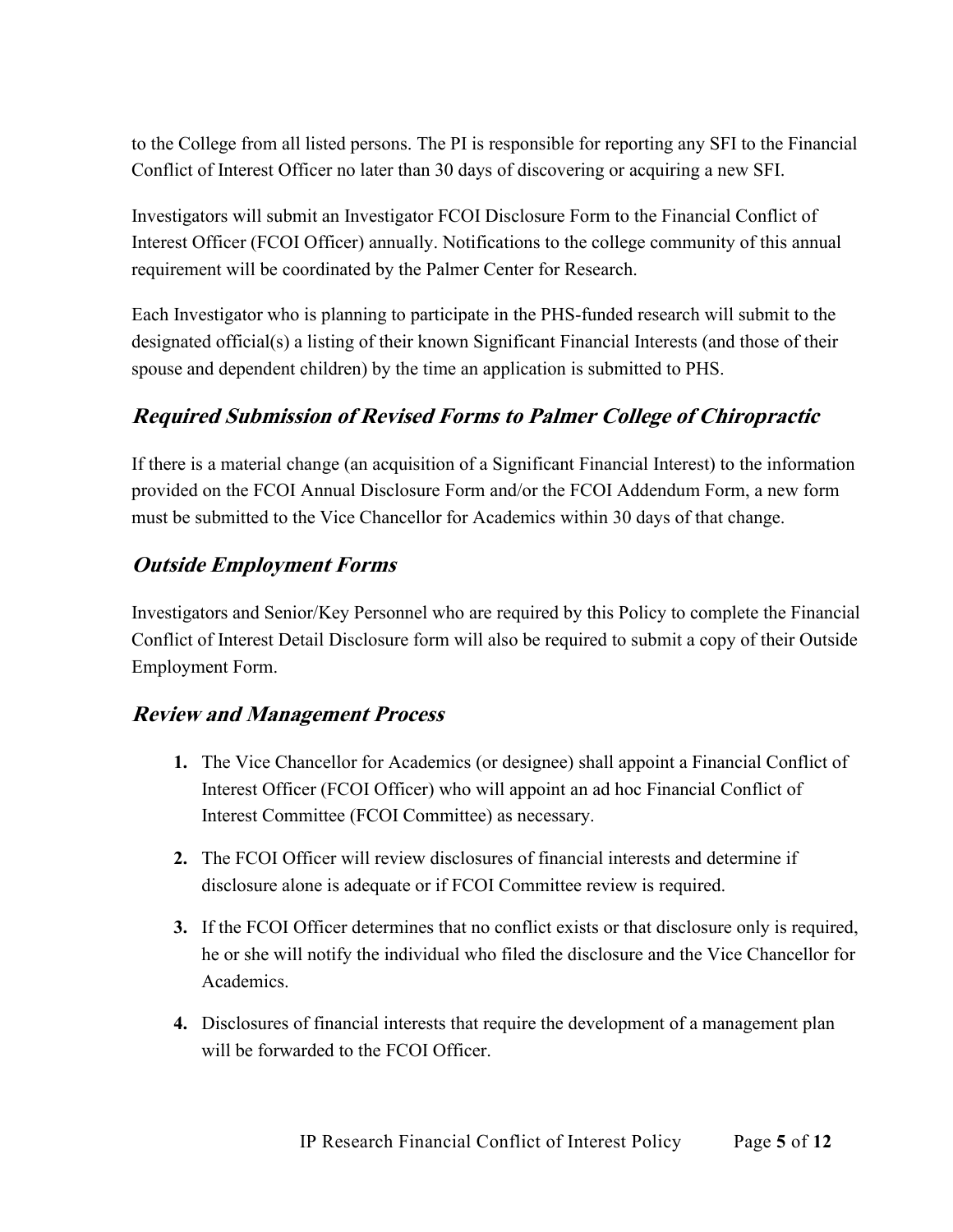- **5.** Upon receipt of the FCOI Officer and College official's recommendations, these recommendations and the investigator's disclosure materials will be provided to the FCOI Committee for review if a SFI has been identified.
- **6.** The FCOI Committee will consider the nature of the research, the magnitude of the interest and the degree to which the conflict is related to the research, the extent to which the interest could be directly and substantially affected by the research and any conflict management strategies proposed or already in place. The FCOI Committee will develop a management plan (which may involve elimination of the conflict prior to initiating the activity) and notify the FCOI Officer of its recommendation.
- **7.** The Vice Chancellor for Academics (or designee) will review the recommendations of the FCOI Officer and FCOI Committee and make a final determination regarding the management plan. This final determination will be forwarded to the Investigator and copied to the FCOI Officer and director or dean. In the case of research involving human participants, a copy of the determination will be forwarded to the Institutional Review Board.
- **8.** The investigator must agree in writing to accept the management plan prior to initiating the research.
- **9.** No individual who holds an SFI in a project may participate in the review of its management strategy.
- **10.** FCOI Committee meetings are closed to the public and documentation/records are confidential personnel records.
- **11.** Any investigator may appeal the decision of the Vice Chancellor for Academics (or designee) regarding the management plan for a conflict of interest in research to the President/Provost of the College, and thereafter to the College Chancellor.
- **12.** Records of all disclosures made pursuant to this Policy and of any action taken to resolve, manage, or eliminate any interest required by this policy to be disclosed shall be retained for at least three years from the submission of the final expenditures report (in the case of grants or cooperative agreements) or at least three (3) years from the final payment (in the case of research contracts), or until the resolution of any external funding agency action involving those records, whichever is longer.
- **13.** Failure to file a complete and truthful disclosure as required by this Policy or to comply with the conditions or restrictions imposed in the resolution, management, or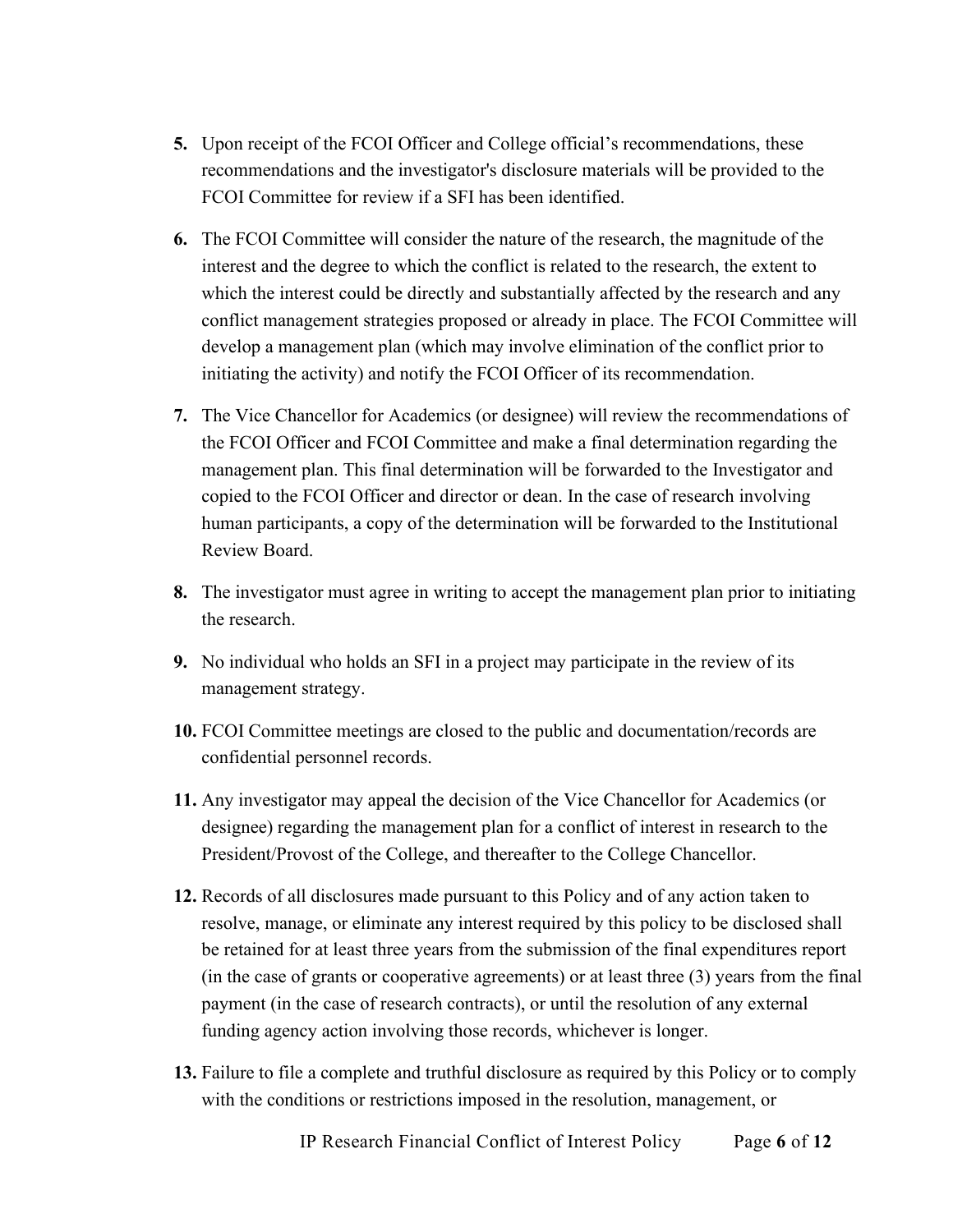elimination of interests required to be disclosed, constitutes a violation of College policy and may violate state and/or federal law. In such cases, the investigator will be subject to appropriate sanctions consistent with College policies relating to faculty, staff, or other applicable disciplinary policies. In addition, the College may suspend an ongoing research project or technology transfer activity to prevent continued violation of this Policy. In any case in which the investigator does not comply with any applicable conditions or restrictions imposed pursuant to this Policy, the College shall withdraw any affected applications for funding if the project cannot otherwise be completed without the services of the investigator.

- **14.** In the event the College discovers that a failure to comply with this Policy has biased the design, conduct, or reporting of the research, the College will promptly notify the sponsor funding the research and describe the corrective action(s) taken or to be taken, consistent with applicable law and/or policy.
- **15.** Institutional officials holding a significant financial interest in an externally funded research project may not participate in the solicitation, negotiation of terms and conditions, oversight of the research (unless named as a member of the research team), or the management of any conflict of interest held by members of the research team.
- **16.** Any collaborator from another institution or organization who will share responsibility for the design, conduct or reporting of research results is required to comply with the policies and procedures of the institution/organization relating to disclosure and review of any significant financial interest(s) held by that collaborator. The collaborator's institution/organization is required to provide the College adequate assurances of its review and of its ability to manage, reduce, or eliminate such conflict(s). In the event a collaborator is employed by an institution or organization that does not have a conflict of interest policy and procedures in place, that institution or organization is required to provide the College adequate assurances of its review of a significant financial interest as defined by this Policy and of its ability to manage, reduce, or eliminate such conflict consistent with this Policy.

#### **When A Significant Financial Interest (SFI) Exists:**

- **1.** College investigators holding a significant financial interest as defined above must disclose this interest in writing to the appropriate College official prior to submission of a grant application.
- **2.** Any change in the nature or amount of the interest must be reported within 60 days.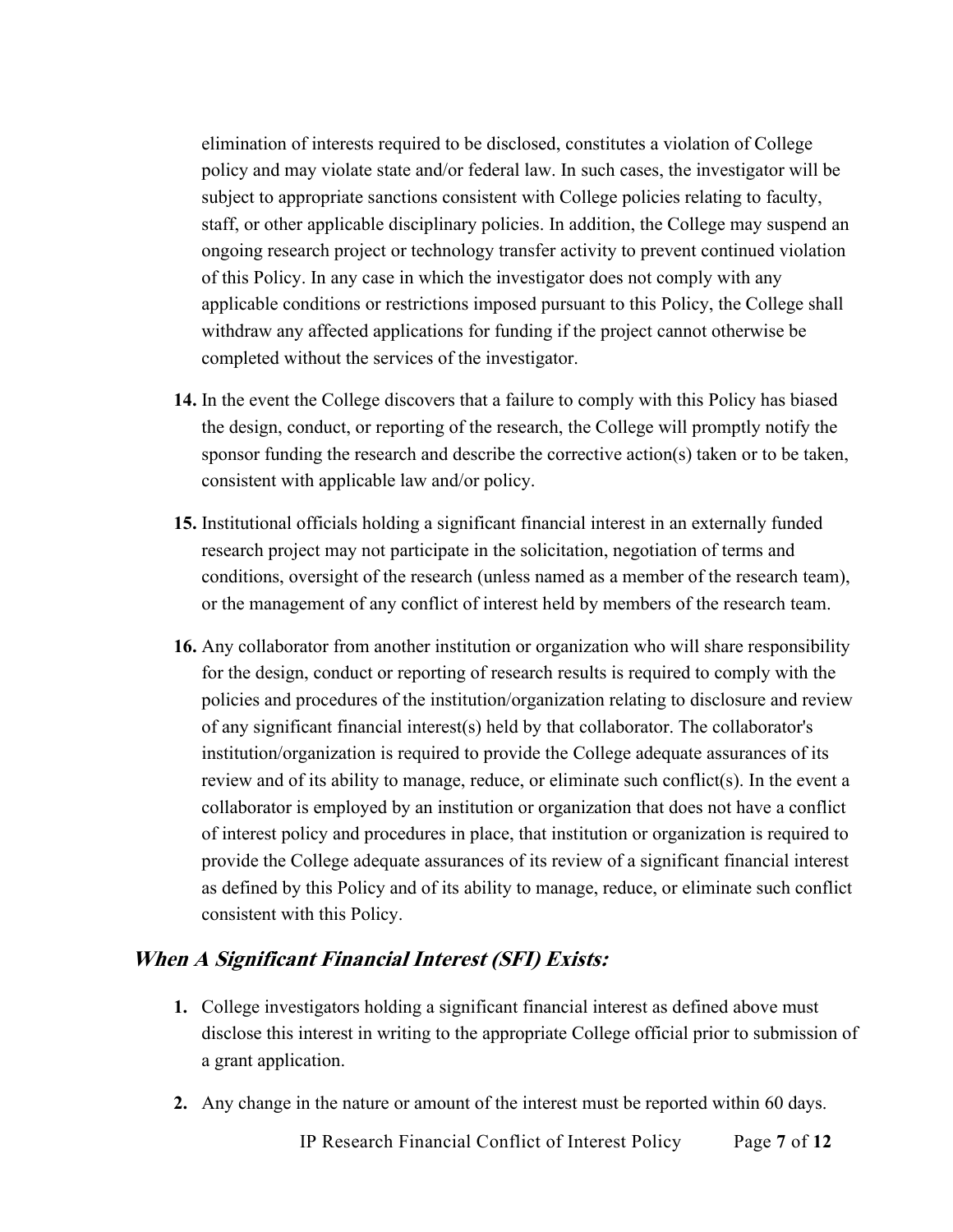- **3.** Investigators who have submitted an initial disclosure will receive an annual request to update or confirm the status of their financial interest.
- **4.** All conflicts of interest arising from a significant financial interest must be reviewed and a management strategy fully developed and in place prior to initiation of the research or expenditure of funds.
- **5.** The research may not begin until the College has reviewed the disclosure and all parties have agreed to put into action necessary management strategies.

#### **Retrospective Review**

The College is required by federal regulation to conduct a retrospective review in those cases of non- compliance with the federal regulations. This must be done within 120 days of the College's determination of non-compliance. The College will notify the awarding agency promptly and submit a report to the awarding agency in cases where bias is found. The report will address the impact of the bias on a research project and the actions taken by or to be taken by the College to eliminate or mitigate the bias.

Disclosure of the FCOI must be reported in each public presentation of the results of the research; and to request an addendum to previously published presentations.

#### **Monitoring**

The College may conduct random and for-cause monitoring of FCOI Management Plans.

#### **Non-Compliance**

Failure to comply with this Policy or to follow an agreed upon Management Plan will result in a Retrospective Review (described above) and may result in the following actions:

- **1.** Termination of Investigator's external funding project(s) at the College;
- **2.** Termination of Investigator's ability to submit proposals for external funding through the College; and/or
- **3.** Disciplinary action.
- **4.** Violations of this Policy include, but are not limited to:
	- **a)** Failure to comply with the disclosure process (by refusal to respond; by deliberately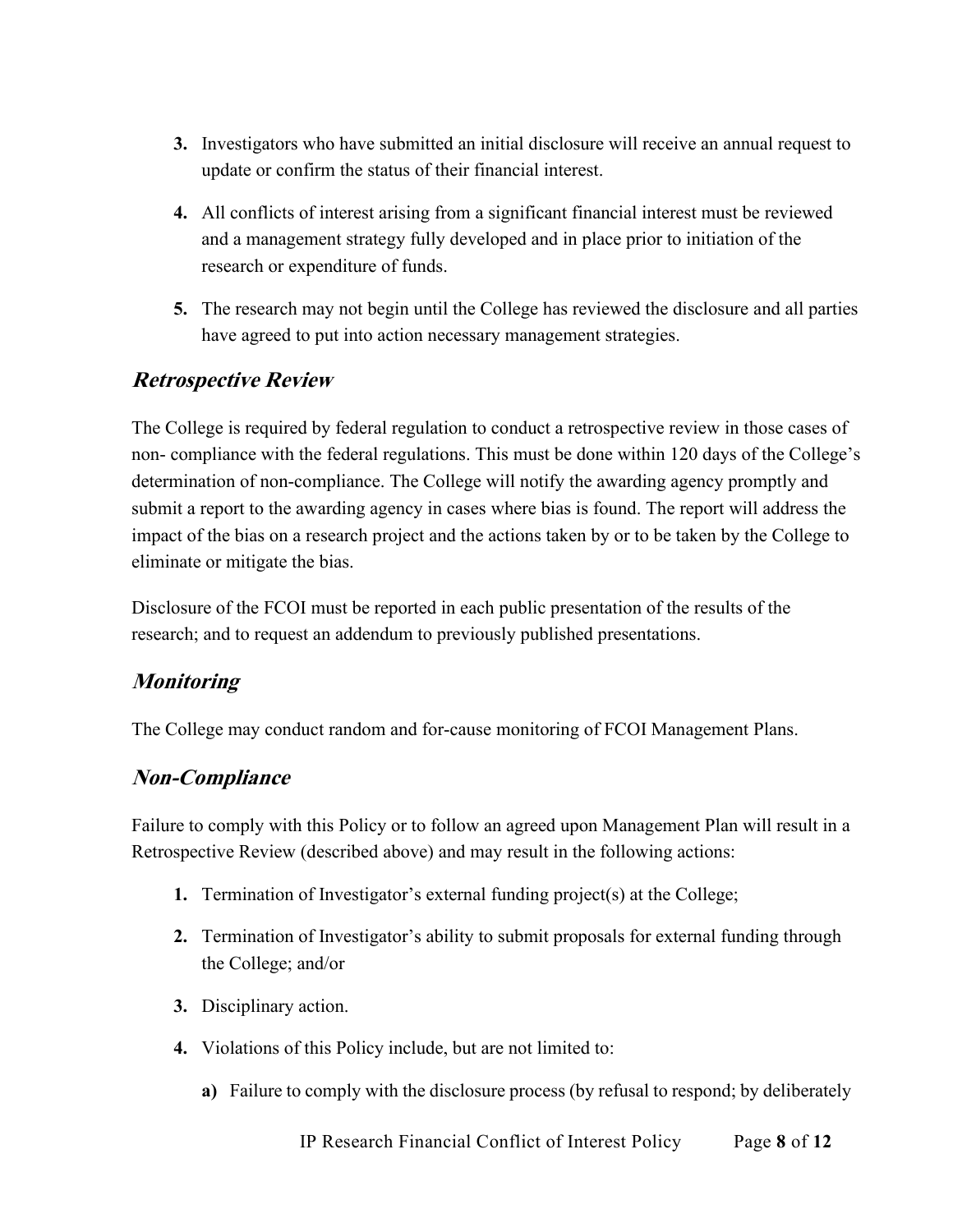responding with incomplete, inaccurate, or misleading information, or otherwise);

- **b)** Failure to remedy significant financial conflicts of interest; and/or
- **c)** Failure to comply with a prescribed Management Plan.

#### **Training Requirement**

Each Investigator and Senior/Key Personnel must complete Conflict of Interest training prior to engaging in research related to any externally-funded grant or contract and at least every four years. In addition, training must be completed immediately under the following circumstances:

- **1.** The College FCOI policies change in a manner that affects Investigator requirements.
- **2.** An Investigator is new to the College.
- **3.** The College finds an Investigator noncompliant with the institutional policy or their Management Plan.
- **4.** At the time of training, Investigator and Senior/Key Personnel shall provide acknowledgement that they have read and understand this Policy.
- **5.** The following link will guide Investigators through the training. <http://grants.nih.gov/grants/policy/coi/tutorial2011/fcoi.htm>
- **6.** The Certificate of Completion should be submitted to the Research Administrator.

#### **Public Disclosure**

The College will make this Policy available to the general public by posting it on the Palmer College of Chiropractic website and the Palmer IRB website.

The College is required by federal regulation to make certain information about significant financial interest (SFI) related to an externally-funded research by Senior/Key Personnel available to the public. The College will do so by responding to any request for information about these FCOI specifically covered SFIs within five business days. Information that must be made available includes:

- **1.** Investigator's name;
- **2.** Investigator's title and role with respect to a research project;
- **3.** Name of the entity in which the SFI is held;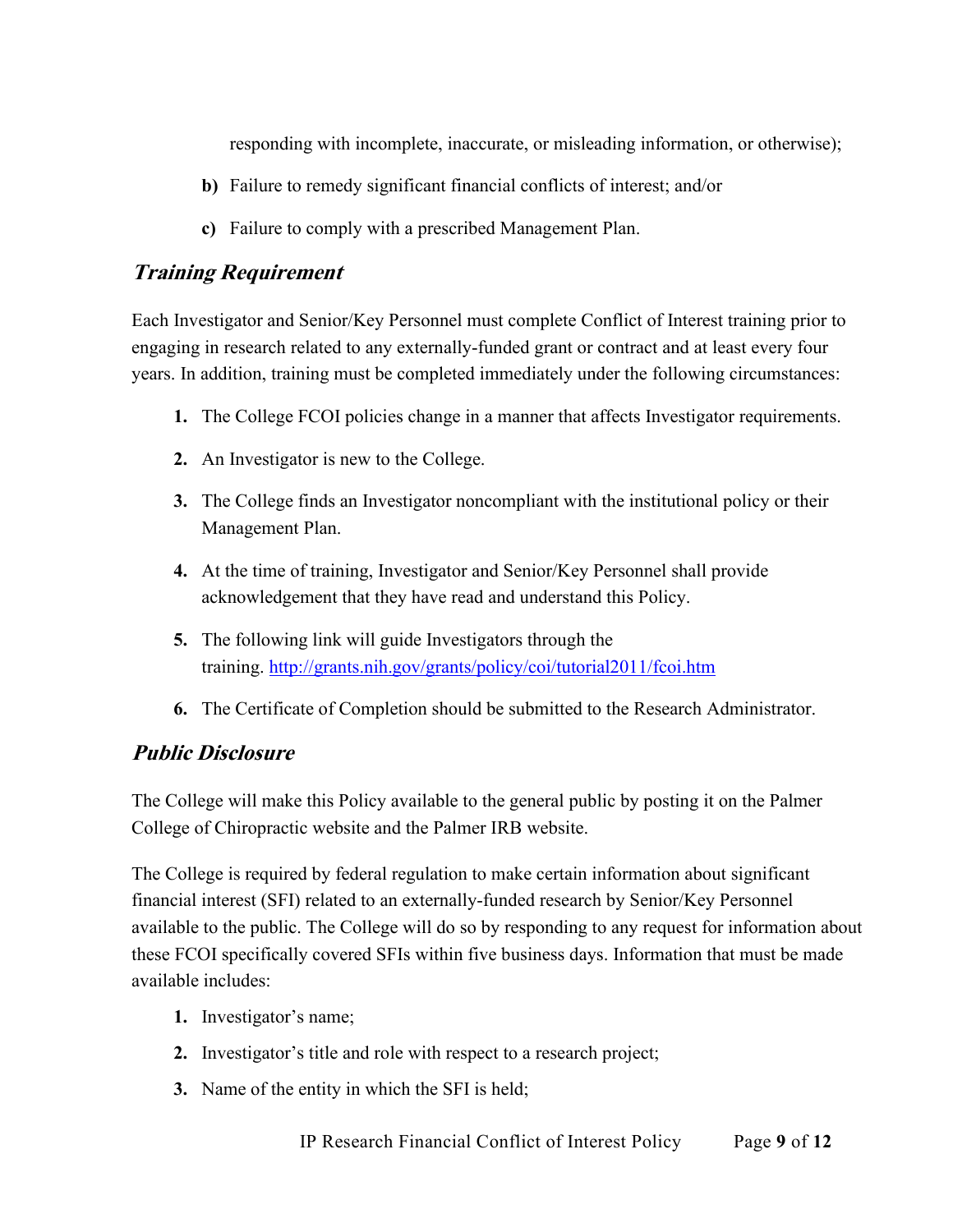- **4.** Nature of the SFI; and
- **5.** Approximate dollar value of the SFI (dollar ranges are permissible: \$0-\$4,999; \$5,000- \$9,999; \$10,000-\$19,000; \$20,000-\$100,000 by increments of \$20,000; amounts above \$100,000 by increments of \$50,000), or a statement that the interest is one whose value cannot be readily determined through references of public prices or other reasonable measures of fair market value.

#### **Additional Responsibilities**

The College maintains this Policy and will implement the process to identify and manage, reduce or eliminate these conflicts.

The College shall, for any externally funding agency that imposes FCOI requirements:

- **1.** Include in the Subaward agreement terms that Subaward Investigators are required to submit an FCOI Disclosure Form to Palmer along with proof of FCOI training from their institution;
- **2.** Maintain the records of, and related to, disclosures and will be located in the Office of Strategic Development;
- **3.** Report conflicting Significant Financial Interest to the awarding component of the funding agency prior to the expenditure of funds, within 60 days of the newly identified for existing Investigators and within 60 days for an Investigator who is new to the project;
- **4.** Inform NIH or the appropriate awarding agency if it is unable to satisfactorily manage a Significant Financial Conflict of Interest;
- **5.** Report to the NIH or the appropriate awarding agency the existence of any conflicting Financial Interests and assure that the interest has been managed, reduced, or eliminated in accordance with NIH regulations; and
- **6.** Maintain records related to Investigator disclosures of Financial Interests and the institution's review of, or response to, such disclosures and all actions under this Policy or retrospective review for at least three years from the date of the final expenditure report.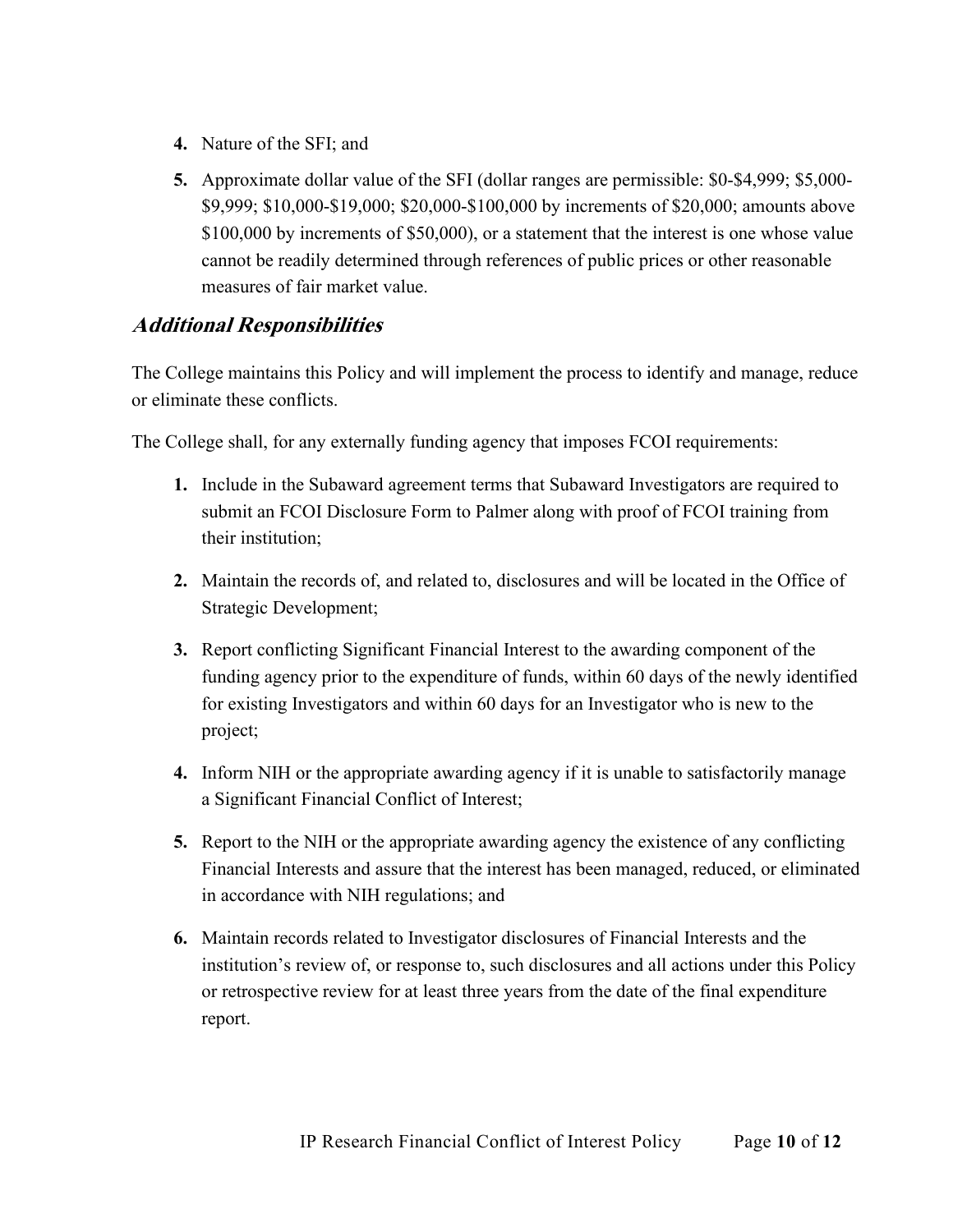## **STANDARD INSTITUTIONAL POLICY PROVISIONS**

Institutional policies are supplemented by provisions that are applicable to all institutional policies. It is the responsibility of all employees and students to know and comply with these standards.

> [Standard Provisions Applicable to All Institutional Policies](https://www.palmer.edu/getmedia/7a1240f1-0fb4-41e4-b543-50defa3da2a0/standard-provisions-applicable-to-all-institutional-policies.pdf)

# Additional Information

### **ASSOCIATED POLICIES, PROCESSES AND/OR PROCEDURES**

This Policy is supplemented below. It is the responsibility of all employees and students to know and comply with policies and procedures as supplemented.

## **POLICIES**

> [Confidential Information](http://www.palmer.edu/uploadedFiles/Pages/Students/Resources_and_Offices/Handbook_and_Policies/_pdf/IP-Confidential-Information.pdf)

#### **PROCESSES AND/OR PROCEDURES**

> [Research Policy Handbook](https://livepalmer.sharepoint.com/sites/OfficeofCompliance/Shared%20Documents/Forms/All%20Documents.aspx?id=%2Fsites%2FOfficeofCompliance%2FShared%20Documents%2FPolicies%2FResearch%20Policy%20Handbook%2Epdf&parent=%2Fsites%2FOfficeofCompliance%2FShared%20Documents%2FPolicies)

#### **FORMS/INSTRUCTIONS**

- > [Conflict of Interest Disclosure Form](https://forms.office.com/Pages/ResponsePage.aspx?id=raWysUySNk6ftMdQ05FYxIIYNIp8hXtCiLo5pQT-PIlUQTlORTQ5SkhXSVJFMERMTVFXNFhQMzI4VC4u)
- > Financial Conflict of Interest Addendum Form

## **OTHER RELATED INFORMATION**

- > Code of Federal Regulations Title 42 CFR Part 50, Subpart F [\(https://grants.nih.gov/grants/policy/coi/index.htm](https://grants.nih.gov/grants/policy/coi/index.htm)
- > NIH:<http://www.nih.gov/>
- > NSF: [http://www.nsf.gov](http://www.nsf.gov/)